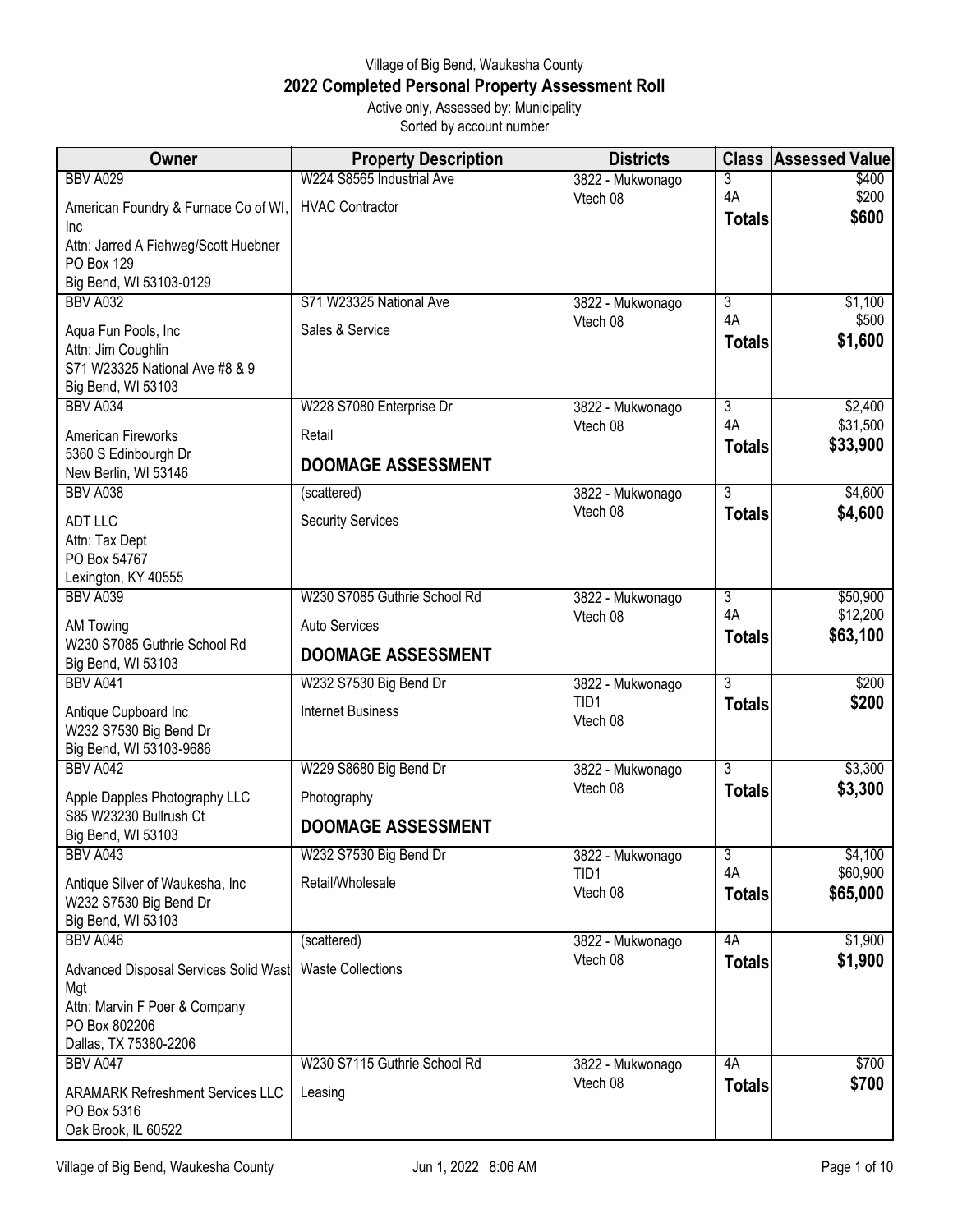| Owner                                                 | <b>Property Description</b>   | <b>Districts</b>             | <b>Class</b>        | <b>Assessed Value</b> |
|-------------------------------------------------------|-------------------------------|------------------------------|---------------------|-----------------------|
| <b>BBV B010</b>                                       | W229 S8300 Big Bend Dr        | 3822 - Mukwonago             | 3                   | \$2,300               |
| Blue Heron Supper Club                                | Restaurant                    | Vtech 08                     | 4A                  | \$200<br>\$2,500      |
| Attn: Don Walsh                                       |                               |                              | <b>Totals</b>       |                       |
| PO Box 187<br>Big Bend, WI 53103-0187                 |                               |                              |                     |                       |
| <b>BBV B027</b>                                       | W224 S8525 Industrial Ave     | 3822 - Mukwonago             | $\overline{3}$      | \$5,500               |
|                                                       |                               | Vtech 08                     | <b>Totals</b>       | \$5,500               |
| Excel Glass, LLC<br>Attn: James Babinat               | Sales & Service               |                              |                     |                       |
| W224 S8525 Industrial Ave                             |                               |                              |                     |                       |
| Big Bend, WI 53103                                    |                               |                              |                     |                       |
| <b>BBV B028</b>                                       | W234 S6650 Big Bend Dr        | 3822 - Mukwonago             | $\overline{3}$      | \$600                 |
| Building & Landscape Maintenance Co d                 | Maintenance                   | Vtech 08                     | 4A<br><b>Totals</b> | \$100<br>\$700        |
| WI                                                    |                               |                              |                     |                       |
| W234 S6650 Big Bend Dr<br>Waukesha, WI 53189          |                               |                              |                     |                       |
| <b>BBV B029</b>                                       | W236 S7050 Big Bend Dr Unit 5 | 3822 - Mukwonago             | $\overline{3}$      | \$6,400               |
|                                                       | Wellness                      | Vtech 08                     | 4A                  | \$1,300               |
| The BodywoRx Clinic LLC<br>W236 S7050 Big Bend Dr #5  |                               |                              | <b>Totals</b>       | \$7,700               |
| Big Bend, WI 53103                                    | <b>DOOMAGE ASSESSMENT</b>     |                              |                     |                       |
| <b>BBV B030</b>                                       | S91 W22950 Milwaukee Ave      | 3822 - Mukwonago             | $\overline{3}$      | \$23,900              |
| Sunny LLC                                             | Retail                        | Vtech 08                     | 4A                  | \$200                 |
| d.b.a. Big Bend Food & Beverage                       |                               |                              | <b>Totals</b>       | \$24,100              |
| S91 W22950 Milwaukee Ave                              |                               |                              |                     |                       |
| Big Bend, WI 53103<br><b>BBV B031</b>                 | W230 S8875 Clark St           | 3822 - Mukwonago             | $\overline{3}$      | \$800                 |
|                                                       |                               | Vtech 08                     | <b>Totals</b>       | \$800                 |
| Better One Stop Shop, LLC<br>S42W27408 Oak Grove Ln   | Auto Services                 |                              |                     |                       |
| Waukesha, WI 53189-6548                               | <b>DOOMAGE ASSESSMENT</b>     |                              |                     |                       |
| BBV C003                                              | W230 S9125 Clark St           | 3822 - Mukwonago             | $\overline{3}$      | \$43,800              |
| Citizens Bank - Mukwonago (Clark St)                  | Banking                       | Vtech 08                     | 4A                  | \$500                 |
| PO Box 223                                            |                               |                              | <b>Totals</b>       | \$44,300              |
| Mukwonago, WI 53149-0223                              |                               |                              |                     |                       |
| BBV C011                                              | W236 S7050 Big Bend Dr Unit 1 | 3822 - Mukwonago<br>Vtech 08 | 3<br>4A             | \$71,300<br>\$500     |
| Citizens Bank of Mukwonago (Big Bend                  | Banking                       |                              | <b>Totals</b>       | \$71,800              |
| Dr)<br>PO Box 223                                     |                               |                              |                     |                       |
| Mukwonago, WI 53149-0223                              |                               |                              |                     |                       |
| <b>BBV C023</b>                                       | W230 S8855 Clark St           | 3822 - Mukwonago             | $\overline{3}$      | \$8,200               |
| <b>Catering Specialties Inc</b>                       | Catering                      | Vtech 08                     | 4A                  | \$1,600               |
| Attn: Mark Anderson                                   | <b>DOOMAGE ASSESSMENT</b>     |                              | <b>Totals</b>       | \$9,800               |
| W230 S8855 Clark St                                   |                               |                              |                     |                       |
| Big Bend, WI 53103<br>BBV C027                        | W229 S8680 Clark St           |                              | $\overline{3}$      |                       |
|                                                       |                               | 3822 - Mukwonago<br>Vtech 08 | 4A                  | \$4,400<br>\$100      |
| Crossroads Pizza & Sub Shoppe<br>Attn: Edward Troxell | Restaurant                    |                              | <b>Totals</b>       | \$4,500               |
| W229 S8680 Clark St                                   |                               |                              |                     |                       |
| Big Bend, WI 53103                                    |                               |                              |                     |                       |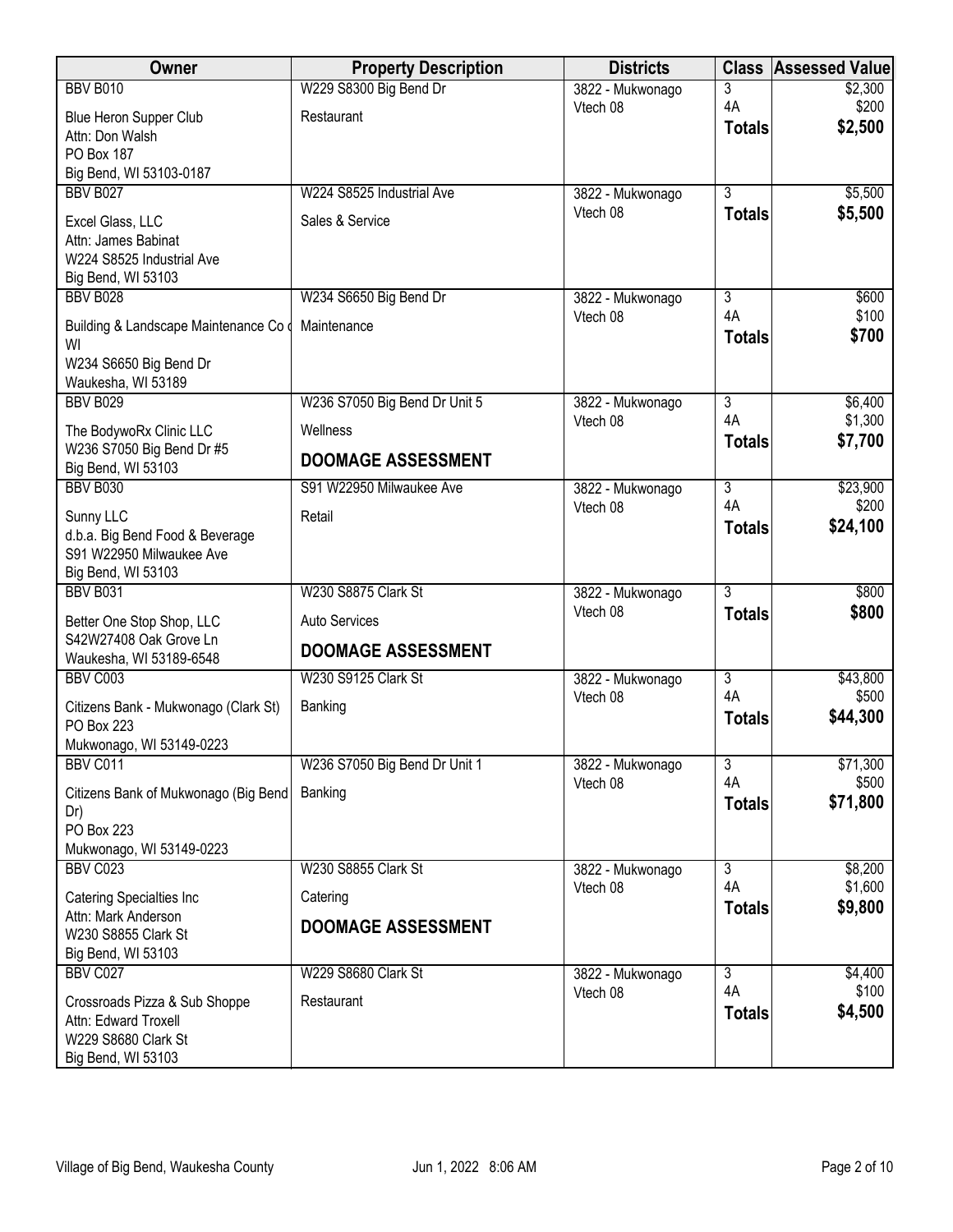| <b>Owner</b>                                         | <b>Property Description</b>     | <b>Districts</b>             | <b>Class</b>                    | <b>Assessed Value</b> |
|------------------------------------------------------|---------------------------------|------------------------------|---------------------------------|-----------------------|
| BBV C028                                             | S71 W23325 National Ave Unit 10 | 3822 - Mukwonago             | 3                               | \$3,400               |
| <b>Cornerstone Communications Inc</b>                | <b>Communication Services</b>   | Vtech 08                     | 4A                              | \$200<br>\$3,600      |
| Attn: Colleen Smith                                  |                                 |                              | <b>Totals</b>                   |                       |
| 30954 Vergon Dr                                      |                                 |                              |                                 |                       |
| Burlington, WI 53105<br>BBV C030                     | S86 W22450 Edgewood Ave         | 3822 - Mukwonago             | 3                               | \$200                 |
|                                                      |                                 | Vtech 08                     | 4A                              | \$100                 |
| <b>Currah's Automotive LLC</b>                       | <b>Auto Services</b>            |                              | <b>Totals</b>                   | \$300                 |
| Attn: Scott Currah<br>S86 W22450 Edgewood Ave        |                                 |                              |                                 |                       |
| Big Bend, WI 53103                                   |                                 |                              |                                 |                       |
| <b>BBV C039</b>                                      | W230 S7065 Guthrie School Rd    | 3822 - Mukwonago             | $\overline{3}$                  | \$6,600               |
| Canon Financial Services, Inc                        | Leasing                         | Vtech 08                     | <b>Totals</b>                   | \$6,600               |
| PO Box 5008                                          |                                 |                              |                                 |                       |
| 158 Gaither Dr                                       |                                 |                              |                                 |                       |
| Mount Laurel, NJ 08054                               |                                 |                              |                                 |                       |
| BBV C041                                             | S71 W23325 National Ave Unit 5  | 3822 - Mukwonago<br>Vtech 08 | $\overline{3}$<br><b>Totals</b> | \$2,700<br>\$2,700    |
| Catalyst Wellness, LLC                               | <b>Chiropractic Services</b>    |                              |                                 |                       |
| Attn: Kacie Walters<br>S71 W23325 National Ave Ste 5 |                                 |                              |                                 |                       |
| Big Bend, WI 53103                                   |                                 |                              |                                 |                       |
| BBV C045                                             | S91 W22985 Milwaukee Ave        | 3822 - Mukwonago             | 3                               | \$15,700              |
| Chubby's Cafe                                        | Restaurant                      | Vtech 08                     | 4A                              | \$100                 |
| S91 W22985 Milwaukee Ave                             |                                 |                              | <b>Totals</b>                   | \$15,800              |
| Big Bend, WI 53103                                   |                                 |                              |                                 |                       |
| BBV C046                                             | W230 S8715 Clark St             | 3822 - Mukwonago             | $\overline{3}$                  | \$2,900               |
| First-Citizens Bank & Trust Company                  | Leasing                         | Vtech 08                     | <b>Totals</b>                   | \$2,900               |
| Attn: Ryan LLC                                       |                                 |                              |                                 |                       |
| PO Box 460709                                        |                                 |                              |                                 |                       |
| Houston, TX 77056<br>BBV C047                        | W230 S7115 Guthrie School Rd    | 3822 - Mukwonago             | $\overline{3}$                  | \$209,300             |
|                                                      |                                 | Vtech 08                     | 4A                              | \$100                 |
| Connoils LLC<br>W230 S7115 Guthrie School Rd         |                                 |                              | <b>Totals</b>                   | \$209,400             |
| Big Bend, WI 53103                                   |                                 |                              |                                 |                       |
| <b>BBV D008</b>                                      | W234 S6650 Big Bend Dr          | 3822 - Mukwonago             | 3                               | \$6,900               |
| D&H Construction, Inc.                               | Construction                    | Vtech 08                     | 4A                              | \$300                 |
| Attn: Mario DeLuca                                   |                                 |                              | <b>Totals</b>                   | \$7,200               |
| W234 S6650 Big Bend Dr                               |                                 |                              |                                 |                       |
| Waukesha, WI 53189-9652                              |                                 |                              |                                 |                       |
| <b>BBV D010</b>                                      | W224 S8425 Industrial Ave       | 3822 - Mukwonago             | $\overline{3}$<br>4A            | \$900                 |
| Dimond, Brian                                        | Diesel Repair                   | Vtech 08                     | <b>Totals</b>                   | \$0<br>\$900          |
| Attn: Dimond Diesel Service                          |                                 |                              |                                 |                       |
| W224 S8425 Industrial Ave<br>Big Bend, WI 53103-9523 |                                 |                              |                                 |                       |
| <b>BBV D016</b>                                      | (scattered)                     | 3822 - Mukwonago             | $\overline{3}$                  | \$1,200               |
|                                                      | Satellite TV                    | Vtech 08                     | <b>Totals</b>                   | \$1,200               |
| DirecTV, LLC<br>Attn: Kroll LLC                      |                                 |                              |                                 |                       |
| PO Box 2789                                          |                                 |                              |                                 |                       |
| Addison, TX 75001                                    |                                 |                              |                                 |                       |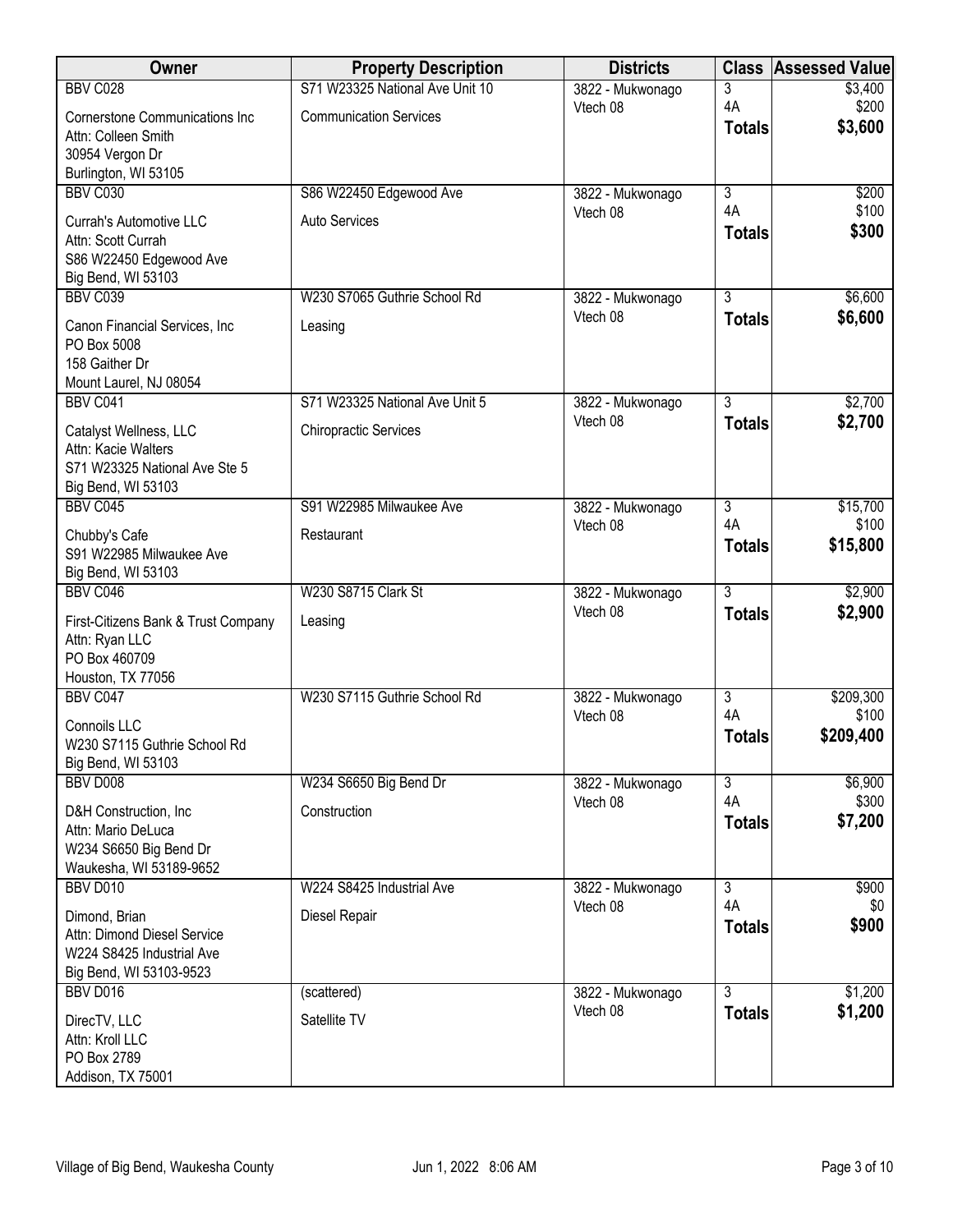| Owner                                               | <b>Property Description</b>      | <b>Districts</b>             | <b>Class</b>         | <b>Assessed Value</b> |
|-----------------------------------------------------|----------------------------------|------------------------------|----------------------|-----------------------|
| <b>BBV D018</b>                                     | W224 S8505 Industrial Ave Unit 6 | 3822 - Mukwonago             | 3                    | \$1,400               |
| <b>Diversified Truck Services Inc</b>               | <b>Auto Services</b>             | Vtech 08                     | 4A                   | \$7,700               |
| Attn: Gary Pohlhammer                               |                                  |                              | <b>Totals</b>        | \$9,100               |
| W224 S8505 Industrial                               |                                  |                              |                      |                       |
| Big Bend, WI 53103-9769<br><b>BBV D023</b>          | S91 W22895 Milwaukee Ave         |                              | 4A                   | \$400                 |
|                                                     |                                  | 3822 - Mukwonago<br>Vtech 08 | <b>Totals</b>        | \$400                 |
| Diversified Transfer Systems, LLC                   | Trucking                         |                              |                      |                       |
| Attn: Gary Igowski<br>S91 W22895 Milwaukee Ave      |                                  |                              |                      |                       |
| Big Bend, WI 53103                                  |                                  |                              |                      |                       |
| <b>BBV D024</b>                                     | S71 W23460 National Ave          | 3822 - Mukwonago             | 3                    | \$60,700              |
| McDonald's #11025                                   | Restaurant                       | TID1                         | 4A                   | \$300                 |
| d.b.a. DP&K Inc - Dion Conn                         |                                  | Vtech 08                     | <b>Totals</b>        | \$61,000              |
| N3250 Cty Rd J                                      |                                  |                              |                      |                       |
| Poynette, WI 53955<br>BBV D028                      |                                  |                              | 4A                   |                       |
|                                                     | (scattered)                      | 3822 - Mukwonago<br>Vtech 08 | <b>Totals</b>        | \$1,100<br>\$1,100    |
| <b>DISH Network LLC</b>                             | Satellite TV                     |                              |                      |                       |
| Attn: Tax Dept<br>PO Box 6623                       |                                  |                              |                      |                       |
| Englewood, CO 80155                                 |                                  |                              |                      |                       |
| BBV D034                                            | W230 S7065 Guthrie School Rd     | 3822 - Mukwonago             | 3                    | \$5,000               |
| DeLuca & Tobin Cable Contractors, Ltd               | Cable Contractor                 | Vtech 08                     | 4A                   | \$1,400               |
| Attn: Mario DeLuca/Tobin Rott                       |                                  |                              | <b>Totals</b>        | \$6,400               |
| W234 S6650 Big Bend Dr                              |                                  |                              |                      |                       |
| Waukesha, WI 53189-9652<br><b>BBV D035</b>          | W230 S8790 Wynn Dr               | 3822 - Mukwonago             | $\overline{3}$       | \$1,200               |
|                                                     |                                  | Vtech 08                     | 4A                   | \$1,200               |
| Dr Skoz Property Maintenance<br>Attn: Roger Skoczek | Landscaping                      |                              | <b>Totals</b>        | \$2,400               |
| W230 S8790 Wynn Dr                                  | <b>DOOMAGE ASSESSMENT</b>        |                              |                      |                       |
| Big Bend, WI 53103                                  |                                  |                              |                      |                       |
| BBV D037                                            | W230 S7115 Guthrie School Rd     | 3822 - Mukwonago             | $\overline{3}$       | \$2,500               |
| Data Sales Co Inc                                   | Leasing                          | Vtech 08                     | <b>Totals</b>        | \$2,500               |
| 3450 W Burnsville Pkwy                              |                                  |                              |                      |                       |
| Burnsville, MN 55337                                |                                  |                              |                      |                       |
| <b>BBV D038</b>                                     | W230 S8735 Clark St              | 3822 - Mukwonago<br>Vtech 08 | $\overline{3}$       | \$6,000<br>\$6,000    |
| De Lage Landen Financial Services Inc               | Leasing                          |                              | <b>Totals</b>        |                       |
| Attn: Tax Dept<br>1111 Old Eagle School Rd          |                                  |                              |                      |                       |
| Wayne, PA 19087                                     |                                  |                              |                      |                       |
| BBV E016                                            | W224 S8535 Industrial Ave        | 3822 - Mukwonago             | 3                    | \$3,600               |
| <b>Extreme Exterior &amp; Interiors</b>             | Construction                     | Vtech 08                     | 4A                   | \$200                 |
| Attn: Greg Peterson                                 |                                  |                              | <b>Totals</b>        | \$3,800               |
| W224 S8535 Industrial                               | <b>DOOMAGE ASSESSMENT</b>        |                              |                      |                       |
| Big Bend, WI 53103                                  |                                  |                              |                      |                       |
| BBV E018                                            | W236 S7050 Big Bend Dr Unit 6    | 3822 - Mukwonago<br>Vtech 08 | $\overline{3}$<br>4A | \$100<br>\$100        |
| Integrated Health Clinic                            | <b>Medical Services</b>          |                              | <b>Totals</b>        | \$200                 |
| W236 S7050 Big Bend Dr # 6<br>Big Bend, WI 53103    | <b>DOOMAGE ASSESSMENT</b>        |                              |                      |                       |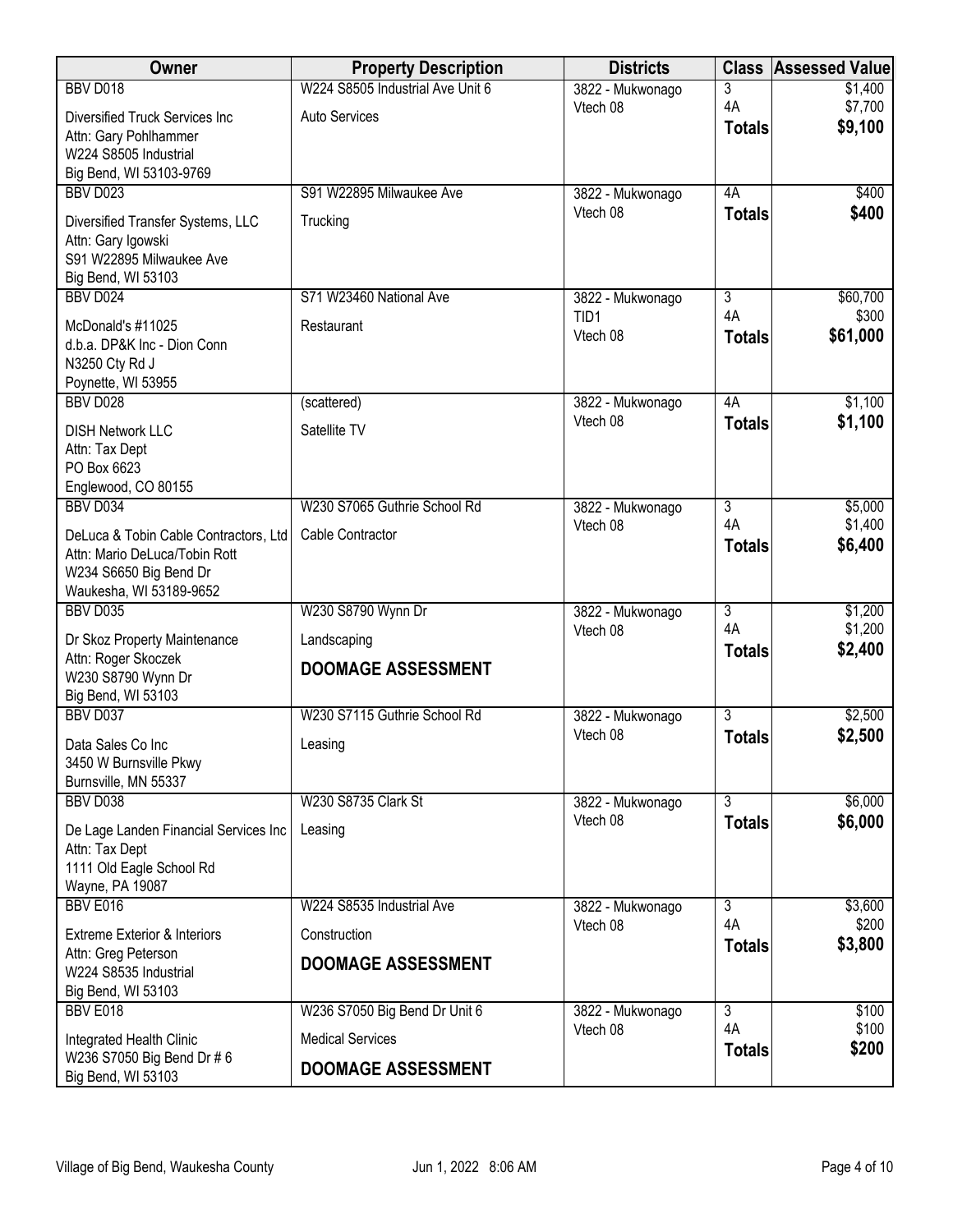|                                                                      |                                |                                      | <b>Class</b>         | <b>Assessed Value</b> |
|----------------------------------------------------------------------|--------------------------------|--------------------------------------|----------------------|-----------------------|
| <b>BBV F003</b>                                                      | (scattered)                    | 3822 - Mukwonago                     | 3                    | \$900                 |
| Fickau Service Center Inc                                            | <b>Auto Services</b>           | Vtech 08                             | 4A<br><b>Totals</b>  | \$1,400<br>\$2,300    |
| Attn: Pete Fickau                                                    |                                |                                      |                      |                       |
| N6282 State Hwy 120<br>Elkhorn, WI 53121                             |                                |                                      |                      |                       |
| <b>BBV F005</b>                                                      | W230 S7770 Big Bend Dr         | 3822 - Mukwonago                     | $\overline{3}$       | \$200                 |
| Fickau Inc                                                           | Fabrication                    | TID1                                 | 4A                   | \$500                 |
| Attn: Paul Fickau                                                    |                                | Vtech 08                             | <b>Totals</b>        | \$700                 |
| W230 S770 Big Bend Dr                                                |                                |                                      |                      |                       |
| Big Bend, WI 53103                                                   |                                |                                      |                      |                       |
| <b>BBV F013</b>                                                      | S91 W22985 Milwaukee Ave       | 3822 - Mukwonago<br>Vtech 08         | 3                    | \$800                 |
| Farmer Bros Co                                                       | Leasing                        |                                      | <b>Totals</b>        | \$800                 |
| Attn: Tax Dept<br>1912 Farmer Brothers Dr                            |                                |                                      |                      |                       |
| Northlake, TX 76262                                                  |                                |                                      |                      |                       |
| BBV F014                                                             | S87 W22508 Edgewood Ave Unit C | 3822 - Mukwonago                     | $\overline{3}$       | \$1,800               |
| Fast Eddie's Auto Body                                               | <b>Auto Services</b>           | Vtech 08                             | 4A<br><b>Totals</b>  | \$200<br>\$2,000      |
| Attn: Todd Evers                                                     | <b>DOOMAGE ASSESSMENT</b>      |                                      |                      |                       |
| S87W22508 Edgewood Ave Ste C<br>Big Bend, WI 53103-9566              |                                |                                      |                      |                       |
| BBV F016                                                             | W230 S8770 Wynn Dr             | 3822 - Mukwonago                     |                      |                       |
| M2 T2                                                                | Wells & Pump Service           | Vtech 08                             | <b>Totals</b>        |                       |
| PO Box 306                                                           |                                |                                      |                      |                       |
| Oconomowoc, WI 53066-0306<br>BBV F018                                | S86 W22400 Edgewood Ave        |                                      | $\overline{3}$       | \$900                 |
|                                                                      |                                | 3822 - Mukwonago<br>Vtech 08         | <b>Totals</b>        | \$900                 |
| Fox River Fibers, LLC<br>28829 Briarwood Cir                         | Retail                         |                                      |                      |                       |
| Waterford, WI 53185-2520                                             | <b>DOOMAGE ASSESSMENT</b>      |                                      |                      |                       |
| <b>BBV G011</b>                                                      | W234 S6650 Big Bend Dr         | 3822 - Mukwonago                     | $\overline{3}$       | \$15,000              |
| GreatAmerica Financial Services Corp                                 | Leasing                        | Vtech 08                             | <b>Totals</b>        | \$15,000              |
| 625 First St SE Ste 800                                              |                                |                                      |                      |                       |
| Cedar Rapids, IA 52401                                               |                                |                                      |                      |                       |
| <b>BBV G031</b>                                                      | S91 W22985 Milwaukee Ave       | 3822 - Mukwonago                     | $\overline{3}$       | \$1,300               |
| Grayhawk Leasing, LLC                                                | Leasing                        | Vtech 08                             | <b>Totals</b>        | \$1,300               |
| 1412 Main St Ste 1500                                                |                                |                                      |                      |                       |
| Dallas, TX 75202<br><b>BBV H027</b>                                  | W236 S7050 Big Bend Dr Unit 4  | 3822 - Mukwonago                     | $\overline{3}$       | \$18,000              |
|                                                                      |                                | Vtech 08                             | 4A                   | \$2,800               |
| Haplin Family Chiropractic & Rehab<br>Center SC                      | <b>Chiropractic Services</b>   |                                      | <b>Totals</b>        | \$20,800              |
| Attn: Sean Haplin                                                    | <b>DOOMAGE ASSESSMENT</b>      |                                      |                      |                       |
| W236 S7050 Big Bend Dr # 4                                           |                                |                                      |                      |                       |
| Big Bend, WI 53103                                                   |                                |                                      |                      |                       |
| <b>BBV H028</b>                                                      | W231 S7680 Big Bend Dr         | 3822 - Mukwonago<br>TID <sub>1</sub> | $\overline{3}$<br>4A | \$39,600<br>\$3,400   |
| Hammer Rehab & Fitness Center                                        | Therapy & Fitness              | Vtech 08                             | <b>Totals</b>        | \$43,000              |
| Attn: Kathryn Hammer<br>W231 S7680 Big Bend Dr<br>Big Bend, WI 53103 | <b>DOOMAGE ASSESSMENT</b>      |                                      |                      |                       |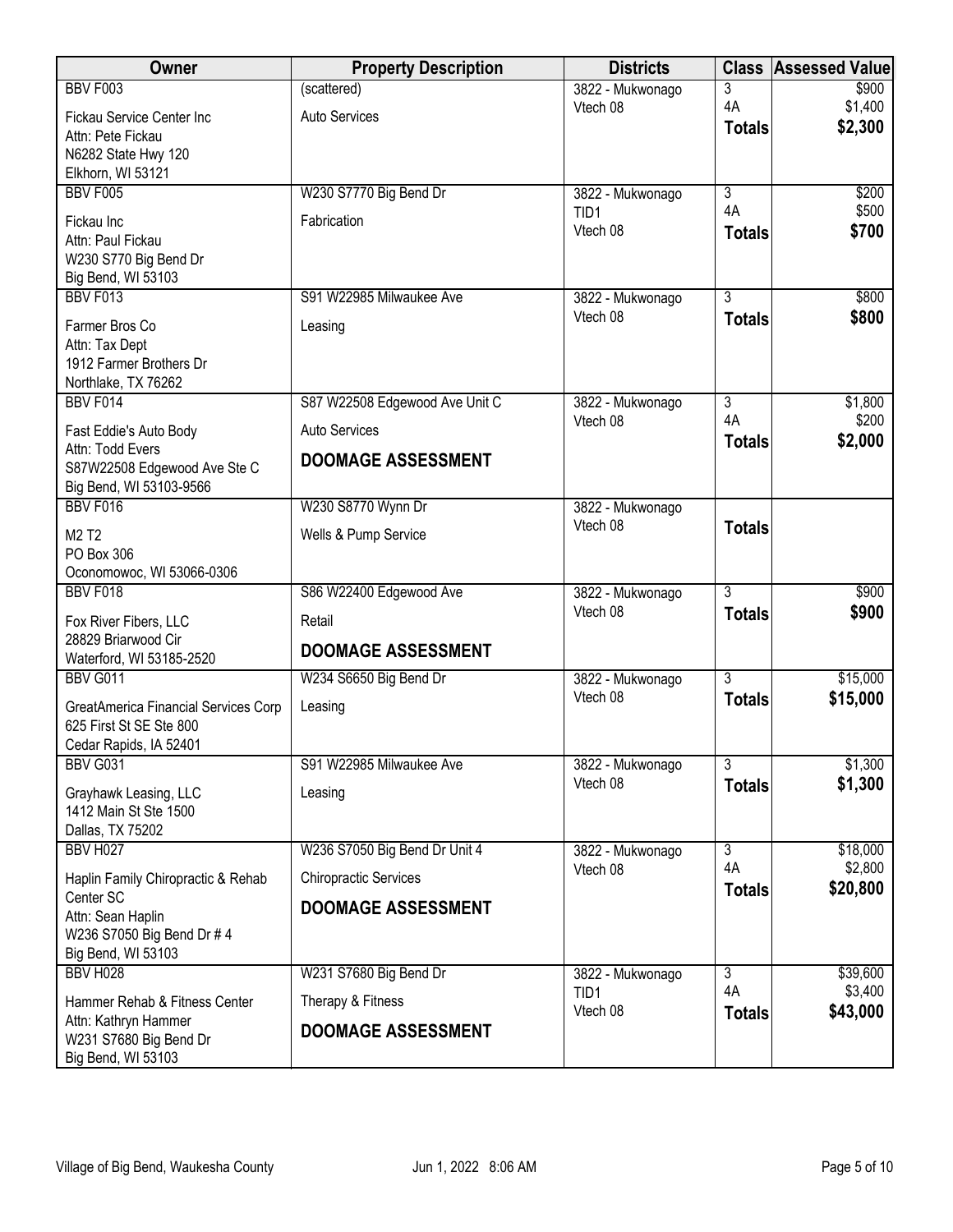| Owner                                   | <b>Property Description</b>      | <b>Districts</b>             | <b>Class</b>         | <b>Assessed Value</b> |
|-----------------------------------------|----------------------------------|------------------------------|----------------------|-----------------------|
| <b>BBV H035</b>                         | S71 W23325 National Ave          | 3822 - Mukwonago             | 3                    | \$17,700              |
| Henrichs Ventures, LLC                  | Restaurant                       | Vtech 08                     | 4A                   | \$15,500              |
| d.b.a. Subway                           |                                  |                              | <b>Totals</b>        | \$33,200              |
| 403 S Front St                          |                                  |                              |                      |                       |
| Burlington, WI 53105                    |                                  |                              |                      |                       |
| <b>BBV H037</b>                         | W224 S8415 Industrial Ave        | 3822 - Mukwonago             | $\overline{3}$       | \$100                 |
| H & H Power Equipment                   | Sales & Service                  | Vtech 08                     | 4A                   | \$0                   |
| PO Box 424                              |                                  |                              | <b>Totals</b>        | \$100                 |
| Muskego, WI 53150                       |                                  |                              |                      |                       |
| <b>BBV J003</b>                         | W230 S8715 Clark St              | 3822 - Mukwonago             | $\overline{3}$       | \$19,100              |
| Jerome Drugs, Inc                       | Service Station/C-Store          | Vtech 08                     | 4A                   | \$100                 |
| d.b.a. Corner Market                    |                                  |                              | <b>Totals</b>        | \$19,200              |
| PO Box 26                               |                                  |                              |                      |                       |
| Muskego, WI 53150-0026                  |                                  |                              |                      |                       |
| <b>BBV J012</b>                         | W224 S8670 Industrial Ave Unit D | 3822 - Mukwonago             | 4A                   | \$900                 |
| Staniszewski, James E                   | <b>Auto Services</b>             | Vtech 08                     | <b>Totals</b>        | \$900                 |
| d.b.a. Jim's Transmissions              |                                  |                              |                      |                       |
| PO Box 322                              |                                  |                              |                      |                       |
| Genesee Depot, WI 53127-0322            |                                  |                              |                      |                       |
| BBV K004                                | S86 W22450 Edgewood Ave          | 3822 - Mukwonago<br>Vtech 08 | $\overline{3}$       | \$300                 |
| Classic T Auto Body Inc                 | <b>Auto Services</b>             |                              | <b>Totals</b>        | \$300                 |
| Attn: Tom Knurr                         |                                  |                              |                      |                       |
| W317 S6904 Schnitzler Rd                |                                  |                              |                      |                       |
| Mukwonago, WI 53149                     |                                  |                              |                      |                       |
| BBV K005                                | W224 S8575 Industrial Ave        | 3822 - Mukwonago<br>Vtech 08 | 3<br>4A              | \$600<br>\$100        |
| Kral Scrap Metal Inc                    | Recycling                        |                              | <b>Totals</b>        | \$700                 |
| W224 S8575 Industrial Ave               |                                  |                              |                      |                       |
| Big Bend, WI 53103-9769                 |                                  |                              |                      |                       |
| BBV K026                                | W224 S8465 Industrial Ave        | 3822 - Mukwonago             | $\overline{3}$<br>4A | \$9,500               |
| Kontney Computer Group                  | Sales & Service                  | Vtech 08                     |                      | \$200                 |
| W224S8465 Industrial Ave                |                                  |                              | <b>Totals</b>        | \$9,700               |
| Big Bend, WI 53103-9523                 |                                  |                              |                      |                       |
| BBV K029                                | W233 S7260 Vernon Ln             | 3822 - Mukwonago             | 3                    | \$21,200              |
| KBBB, Inc                               | Bar & Grill                      | TID1<br>Vtech 08             | 4A                   | \$32,000              |
| d.b.a. Kelly's Bleachers                | <b>DOOMAGE ASSESSMENT</b>        |                              | <b>Totals</b>        | \$53,200              |
| Attn: Kellly Vecites                    |                                  |                              |                      |                       |
| W233 S7260 Vernon Ln                    |                                  |                              |                      |                       |
| Big Bend, WI 53103                      |                                  |                              |                      |                       |
| BBV K030                                | W235 S7125 Big Bend Dr           | 3822 - Mukwonago<br>TID1     | 3<br>4A              | \$139,800<br>\$100    |
| Kwik Trip Inc                           | Gas Station/C-Store              | Vtech 08                     | <b>Totals</b>        | \$139,900             |
| d.b.a. Kwik Trip #239                   |                                  |                              |                      |                       |
| 1626 Oak St                             |                                  |                              |                      |                       |
| La Crosse, WI 54602                     |                                  |                              |                      |                       |
| <b>BBV L014</b>                         | S71 W23255 Adam Dr               | 3822 - Mukwonago<br>Vtech 08 | $\overline{3}$<br>4A | \$200<br>\$0          |
| Loker, Mike                             | Sales & Service                  |                              | <b>Totals</b>        | \$200                 |
| d.b.a. Delux Heating & Air Conditioning |                                  |                              |                      |                       |
| S71 W23255 Adam Dr                      |                                  |                              |                      |                       |
| Big Bend, WI 53103                      |                                  |                              |                      |                       |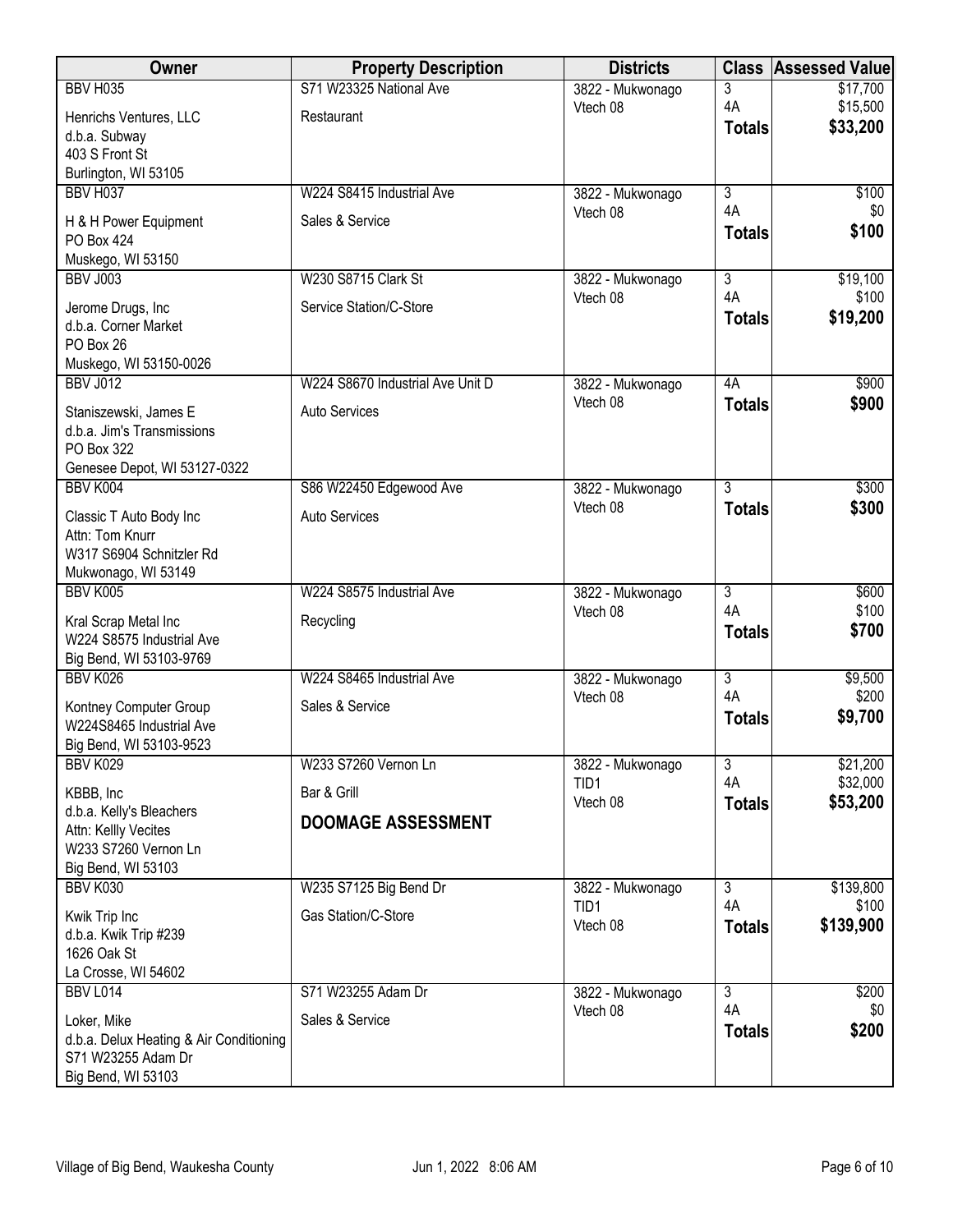| Owner                                                                                                | <b>Property Description</b>                | <b>Districts</b>             | <b>Class</b>             | <b>Assessed Value</b>   |
|------------------------------------------------------------------------------------------------------|--------------------------------------------|------------------------------|--------------------------|-------------------------|
| <b>BBV L019</b>                                                                                      | (scattered)                                | 3822 - Mukwonago             | 4A                       | \$1,400                 |
| Lamar Advertising of Janesville<br>PO Box 66338                                                      | <b>Outdoor Advertising</b>                 | Vtech 08                     | <b>Totals</b>            | \$1,400                 |
| Baton Rouge, LA 70896                                                                                |                                            |                              |                          |                         |
| <b>BBV L026</b>                                                                                      | (scattered)                                | 3822 - Mukwonago             | 4A                       | \$14,400                |
| Lamar Advertising of Milwaukee<br>PO Box 66338                                                       | <b>Outdoor Advertising</b>                 | Vtech 08                     | <b>Totals</b>            | \$14,400                |
| Baton Rouge, LA 70896                                                                                |                                            |                              |                          |                         |
| BBV M006<br>Martin's Automotive<br>Attn: Doug Runge<br>W230 S8750 Wynn Dr<br>Big Bend, WI 53103      | W230 S8750 Wynn Dr<br><b>Auto Services</b> | 3822 - Mukwonago<br>Vtech 08 | 3<br>4A<br><b>Totals</b> | \$400<br>\$300<br>\$700 |
| <b>BBV M025</b>                                                                                      | W230 S7720 Big Bend Dr                     | 3822 - Mukwonago             | $\overline{3}$           | \$9,700                 |
| Welders Supply Co.                                                                                   | Sales & Service                            | TID1<br>Vtech 08             | 4A<br><b>Totals</b>      | \$15,900<br>\$25,600    |
| Attn: Peter Mueller<br>W230 S7720 State Hwy 164<br>Big Bend, WI 53103-9686                           | <b>DOOMAGE ASSESSMENT</b>                  |                              |                          |                         |
| BBV M034                                                                                             | W224 S8560 Industrial Ave                  | 3822 - Mukwonago             | $\overline{3}$           | \$6,300                 |
| Miller Electrical Enterprises, Inc.                                                                  | <b>Electrical Contractor</b>               | Vtech 08                     | 4A<br><b>Totals</b>      | \$1,200<br>\$7,500      |
| Attn: Hiram Miller<br>PO Box 460<br>Big Bend, WI 53103-0460                                          | <b>DOOMAGE ASSESSMENT</b>                  |                              |                          |                         |
| BBV M046                                                                                             | W224 S8428 Industrial Ave Unit B           | 3822 - Mukwonago             | $\overline{3}$           | \$100                   |
| Metal Systems LLC<br>Attn: Brian Monigue<br>W224 S8428 Industrial Dr #B<br>Big Bend, WI 53103        | <b>Metal Products</b>                      | Vtech 08                     | 4A<br><b>Totals</b>      | \$800<br>\$900          |
| <b>BBV N012</b>                                                                                      | S71 W23325 National Ave Unit 3             | 3822 - Mukwonago             | $\overline{3}$           | \$3,400                 |
| Visions in Hair<br>Attn: Jennifer Rodriguez<br>S71 W23325 National Ave #3<br>Big Bend, WI 53103-9495 | Salon                                      | Vtech 08                     | 4A<br><b>Totals</b>      | \$2,300<br>\$5,700      |
| <b>BBV N021</b>                                                                                      | S71 W23325 National Ave                    | 3822 - Mukwonago             | 3                        | \$200                   |
| NuCO2 Supply LLC<br>Attn: Tax Department<br>10 Riverview Dr<br>Danbury, CT 06810                     | Leasing                                    | Vtech 08                     | <b>Totals</b>            | \$200                   |
| <b>BBV P015</b>                                                                                      | S71 W23265 Adam Dr                         | 3822 - Mukwonago             | 4A                       | \$300                   |
| Precise Alignment Inc<br>S71 W23265 Adam Dr<br>Big Bend, WI 53103                                    | Auto Services                              | Vtech 08                     | <b>Totals</b>            | \$300                   |
| <b>BBV P032</b>                                                                                      | W228 S9300 Big Bend Dr                     | 3822 - Mukwonago             | $\overline{3}$           | \$1,400                 |
| PaPa Stache Pub & Eatery                                                                             | Bar & Grill                                | Vtech 08                     | 4A<br><b>Totals</b>      | \$2,000<br>\$3,400      |
| Attn: Ralph Llanas<br>PO Box 93<br>Muskego, WI 53150                                                 | <b>DOOMAGE ASSESSMENT</b>                  |                              |                          |                         |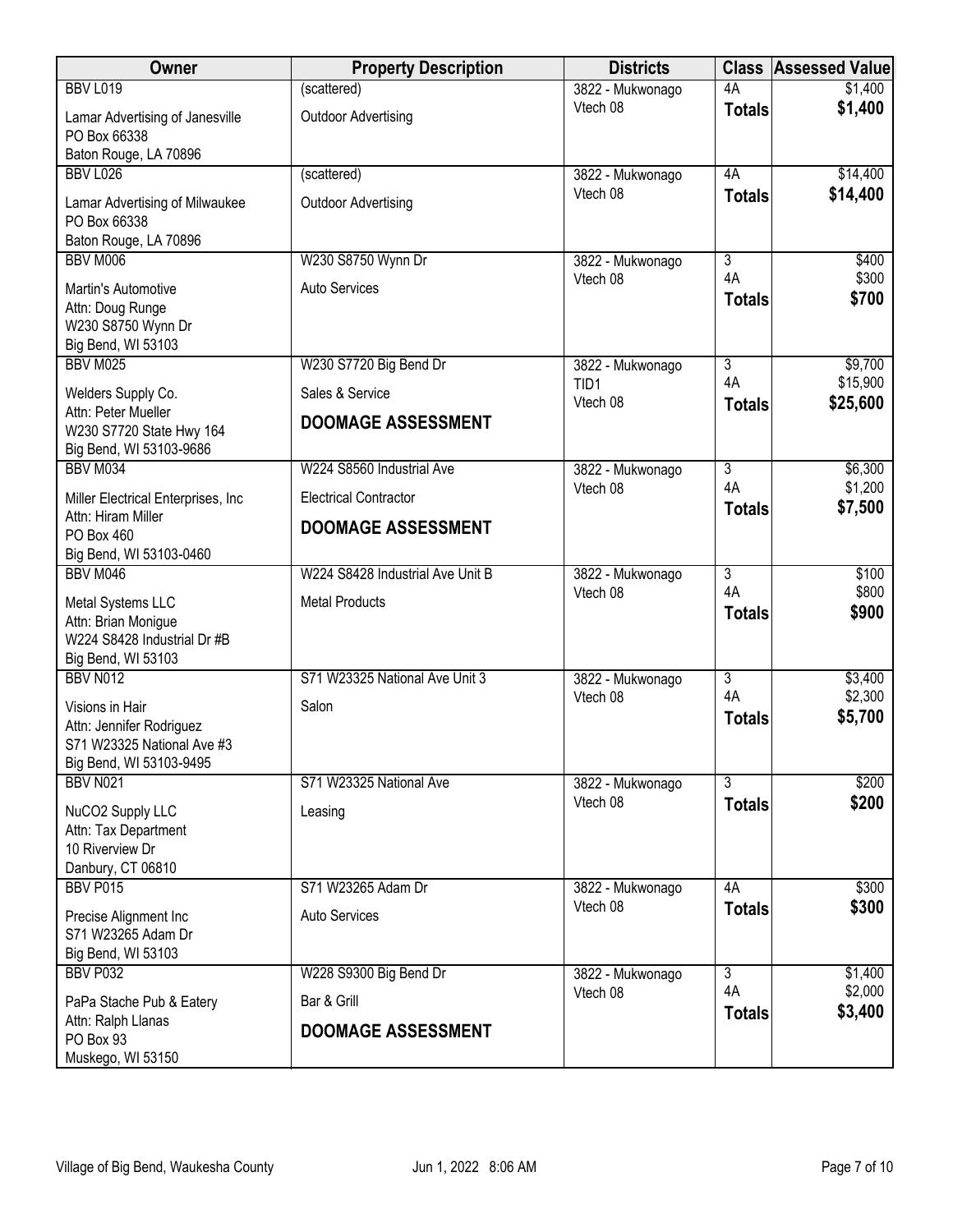| Owner                                                                | <b>Property Description</b>   | <b>Districts</b>             |                      | <b>Class Assessed Value</b> |
|----------------------------------------------------------------------|-------------------------------|------------------------------|----------------------|-----------------------------|
| <b>BBV P039</b>                                                      | W224 S8560 Industrial Ave     | 3822 - Mukwonago             |                      | \$5,700                     |
| Pitney Bowes Global Financial Services<br><b>LLC</b>                 | Leasing                       | Vtech 08                     | <b>Totals</b>        | \$5,700                     |
| 600 N Westshore Blvd                                                 |                               |                              |                      |                             |
| Ste 810                                                              |                               |                              |                      |                             |
| Tampa, FL 33609                                                      |                               |                              |                      |                             |
| <b>BBV R008</b>                                                      | S71 W23275 Adam Dr            | 3822 - Mukwonago<br>Vtech 08 | $\overline{3}$<br>4A | \$22,300<br>\$300           |
| Rinderle Door Company                                                | Sales & Service               |                              | <b>Totals</b>        | \$22,600                    |
| Attn: Marlene Rinderle, President<br>S71 W23275 Adam Dr              |                               |                              |                      |                             |
| Big Bend, WI 53103-9200                                              |                               |                              |                      |                             |
| <b>BBV R010</b>                                                      | S71 W23225 Adam Dr            | 3822 - Mukwonago             | $\overline{3}$       | \$20,700                    |
| R & R Trucking                                                       | Trucking                      | Vtech 08                     | 4A<br><b>Totals</b>  | \$300<br>\$21,000           |
| Attn: Ron & Adam Rezutek<br>S71 W23225 Adam Dr<br>Big Bend, WI 53103 | <b>DOOMAGE ASSESSMENT</b>     |                              |                      |                             |
| <b>BBV R020</b>                                                      | W224 S8416 Industrial Ave     | 3822 - Mukwonago             | $\overline{3}$       | \$200                       |
| Rock's Positive K-9 Training LLC                                     | Dog Training                  | Vtech 08                     | <b>Totals</b>        | \$200                       |
| Attn: Frank Allison                                                  |                               |                              |                      |                             |
| W224 S8416 Industrial Ave<br>Big Bend, WI 53103                      |                               |                              |                      |                             |
| <b>BBV R023</b>                                                      | W236 S7050 Big Bend Dr Unit 7 | 3822 - Mukwonago             | $\overline{3}$       | \$22,800                    |
| James M Roadt, D.D.S., S.C.                                          | Dentistry                     | Vtech 08                     | 4A                   | \$200                       |
| d.b.a. Roadt Family Dental                                           |                               |                              | <b>Totals</b>        | \$23,000                    |
| W236 S7050 Big Bend Dr #7                                            |                               |                              |                      |                             |
| Big Bend, WI 53103                                                   |                               |                              |                      |                             |
| <b>BBV R024</b>                                                      | S91 W22920 Milwaukee Ave      | 3822 - Mukwonago<br>Vtech 08 | $\overline{3}$<br>4A | \$5,600<br>\$100            |
| R & L Petrie LLC                                                     | Bar                           |                              | <b>Totals</b>        | \$5,700                     |
| d.b.a. Richy's<br>S91 W23050 Milwaukee Ave                           |                               |                              |                      |                             |
| Big Bend, WI 53103-9521                                              |                               |                              |                      |                             |
| <b>BBV R029</b>                                                      | W224 S8490 Industrial Ave     | 3822 - Mukwonago             | $\overline{3}$       | \$6,300                     |
| Road Runner MC                                                       | Services                      | Vtech 08                     | 4A<br><b>Totals</b>  | \$700<br>\$7,000            |
| Attn: Tom Carlson                                                    | <b>DOOMAGE ASSESSMENT</b>     |                              |                      |                             |
| W224 S8490 Industrial Ave<br>Big Bend, WI 53103                      |                               |                              |                      |                             |
| BBV R034                                                             | W235 S7125 Big Bend Dr        | 3822 - Mukwonago             | 4A                   | \$200                       |
| Redbox Automated Retail LLC                                          | <b>DVD/Games Rental</b>       | TID1                         | <b>Totals</b>        | \$200                       |
| PO Box 72210                                                         |                               | Vtech 08                     |                      |                             |
| Phoenix, AZ 85050                                                    |                               |                              |                      |                             |
| BBV R036                                                             | W230 S8715 Clark St           | 3822 - Mukwonago             | $\overline{3}$<br>4A | \$2,300                     |
| <b>REM Occupational Health and Wellness</b>                          | <b>Medical Services</b>       | Vtech 08                     | <b>Totals</b>        | \$500<br>\$2,800            |
| Inc<br>Attn: Alicia Kelch                                            |                               |                              |                      |                             |
| W242S10240 Meadow Cir                                                |                               |                              |                      |                             |
| Big Bend, WI 53103-9750                                              |                               |                              |                      |                             |
| <b>BBV S019</b>                                                      | W224 S8555 Industrial Ave     | 3822 - Mukwonago             | $\overline{3}$       | \$300                       |
| C M Sobczyk Trucking Inc                                             | Trucking                      | Vtech 08                     | <b>Totals</b>        | \$300                       |
| Attn: Carolyn Sobczyk                                                |                               |                              |                      |                             |
| W224 S8555 Industrial Ave<br>Big Bend, WI 53103                      |                               |                              |                      |                             |
|                                                                      |                               |                              |                      |                             |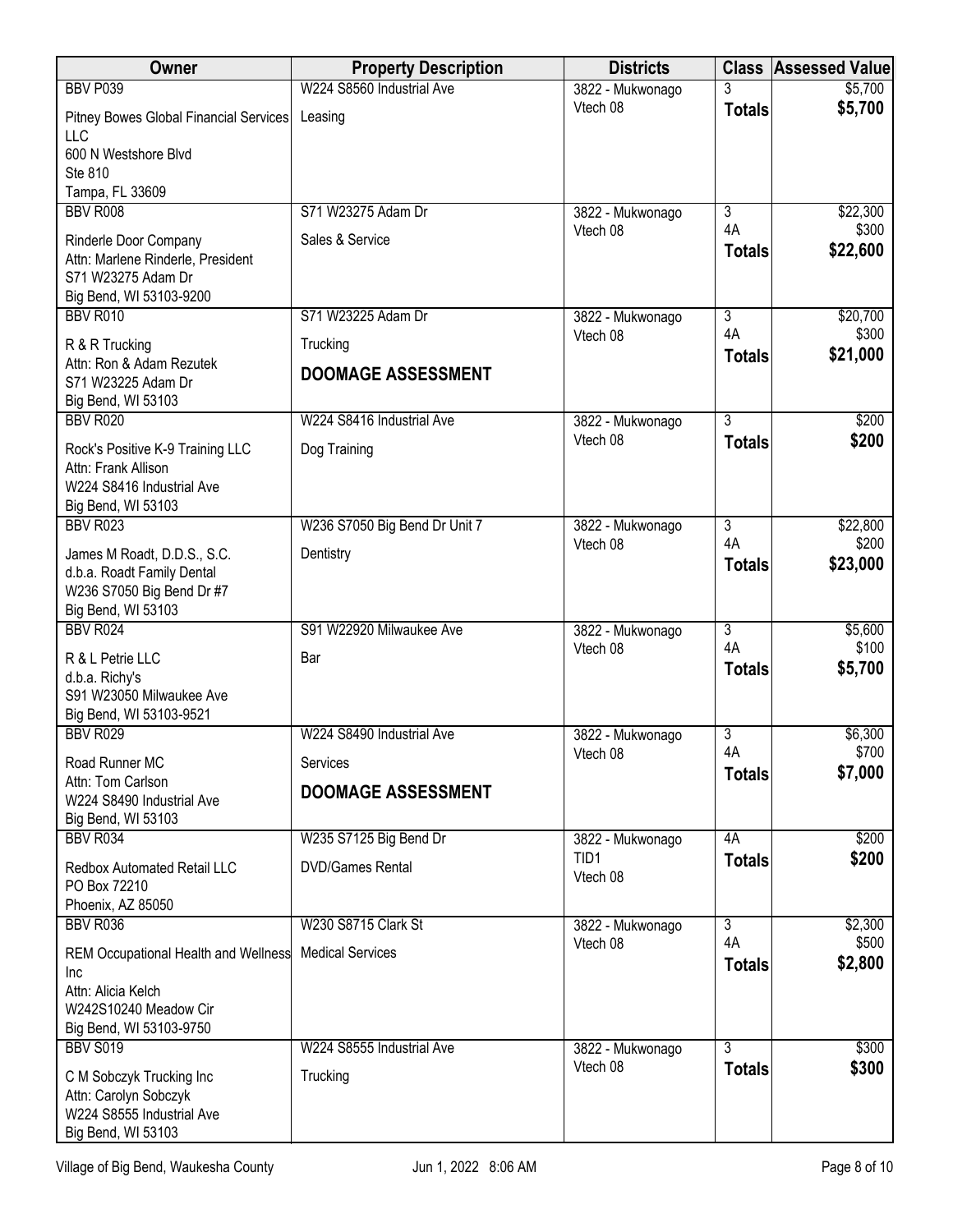| Owner                                                       | <b>Property Description</b> | <b>Districts</b>             | <b>Class</b>         | <b>Assessed Value</b> |
|-------------------------------------------------------------|-----------------------------|------------------------------|----------------------|-----------------------|
| <b>BBV S020</b>                                             | W230 S8735 Clark St         | 3822 - Mukwonago             |                      | \$1,300               |
| Smith Insurance & FInancial Services,<br>Inc                | Insurance                   | Vtech 08                     | <b>Totals</b>        | \$1,300               |
| Attn: Michael Smith                                         |                             |                              |                      |                       |
| W230 S8735 Clark St                                         |                             |                              |                      |                       |
| Big Bend, WI 53103-0007<br><b>BBV S022</b>                  | S71 W23445 National Ave     | 3822 - Mukwonago             | $\overline{3}$       | \$6,600               |
|                                                             |                             | Vtech 08                     | 4A                   | \$10,300              |
| Stein Garden Center Inc<br>Attn: David Stein                | Retail                      |                              | <b>Totals</b>        | \$16,900              |
| 5400 S 27th St                                              |                             |                              |                      |                       |
| Milwaukee, WI 53221                                         |                             |                              |                      |                       |
| <b>BBV S041</b>                                             | W230 S8745 Clark St         | 3822 - Mukwonago             | 3                    | \$11,400              |
| Shamrock Inn/Zanons LLC                                     | Bar                         | Vtech 08                     | 4A                   | \$100                 |
| Attn: Tim Zanon                                             | <b>DOOMAGE ASSESSMENT</b>   |                              | <b>Totals</b>        | \$11,500              |
| S76 W32278 Hawthorne Cir<br>Mukwonago, WI 53149             |                             |                              |                      |                       |
| <b>BBV S042</b>                                             | W224 S8555 Industrial Ave   | 3822 - Mukwonago             | $\overline{3}$       | \$3,800               |
| K2 Engineering Group LLC                                    | Engineering                 | Vtech 08                     | 4A                   | \$300                 |
| Attn: Ed Stefaniak                                          |                             |                              | <b>Totals</b>        | \$4,100               |
| PO Box 280                                                  |                             |                              |                      |                       |
| Big Bend, WI 53103<br><b>BBV T014</b>                       | S91 W22945 Milwaukee Ave    | 3822 - Mukwonago             | 4A                   | \$4,100               |
|                                                             |                             | Vtech 08                     | <b>Totals</b>        | \$4,100               |
| Zarates Auto Sales & Service, Inc<br>S106 W20683 N Shore Dr | Auto Services               |                              |                      |                       |
| Muskego, WI 53150                                           | <b>DOOMAGE ASSESSMENT</b>   |                              |                      |                       |
| <b>BBV T016</b>                                             | (scattered)                 | 3822 - Mukwonago             | $\overline{3}$       | \$200                 |
| Johnson Controls Security Solutions LLO                     | <b>Security Services</b>    | Vtech 08                     | <b>Totals</b>        | \$200                 |
| PO Box 5006                                                 |                             |                              |                      |                       |
| Boca Raton, FL 33431-0806                                   |                             |                              |                      |                       |
| <b>BBV T018</b>                                             | W229 S8692 Big Bend Dr      | 3822 - Mukwonago<br>Vtech 08 | $\overline{3}$<br>4A | \$600<br>\$200        |
| The Hair Studio                                             | Salon                       |                              | <b>Totals</b>        | \$800                 |
| W229 S8692 Big Bend Dr<br>Big Bend, WI 53103                |                             |                              |                      |                       |
| BBV W008                                                    | W224 S8470 Industrial Ave   | 3822 - Mukwonago             | $\overline{3}$       | \$0                   |
|                                                             |                             | Vtech 08                     | 4A                   | \$100                 |
| Wintech Engine & Machine LLC<br>Attn: Thomas Winski         | Machining                   |                              | <b>Totals</b>        | \$100                 |
| W224 S8470 Industrial Dr                                    |                             |                              |                      |                       |
| Big Bend, WI 53103                                          |                             |                              |                      |                       |
| <b>BBV W011</b>                                             | W224 S8485 Industrial Ave   | 3822 - Mukwonago             | $\overline{3}$<br>4A | \$100<br>\$200        |
| Wysocki, Joe                                                | <b>Auto Services</b>        | Vtech 08                     | <b>Totals</b>        | \$300                 |
| d.b.a. Mobile Truck Service<br>S70 W14412 Catalina Dr       | <b>DOOMAGE ASSESSMENT</b>   |                              |                      |                       |
| Muskego, WI 53150                                           |                             |                              |                      |                       |
| <b>BBV W026</b>                                             | W230 S8855 Clark St         | 3822 - Mukwonago             | $\overline{3}$       | \$1,400               |
| Wabasha Leasing LLC                                         | Leasing                     | Vtech 08                     | <b>Totals</b>        | \$1,400               |
| PO Box 80615                                                |                             |                              |                      |                       |
| Indianapolis, IN 46280                                      |                             |                              |                      |                       |